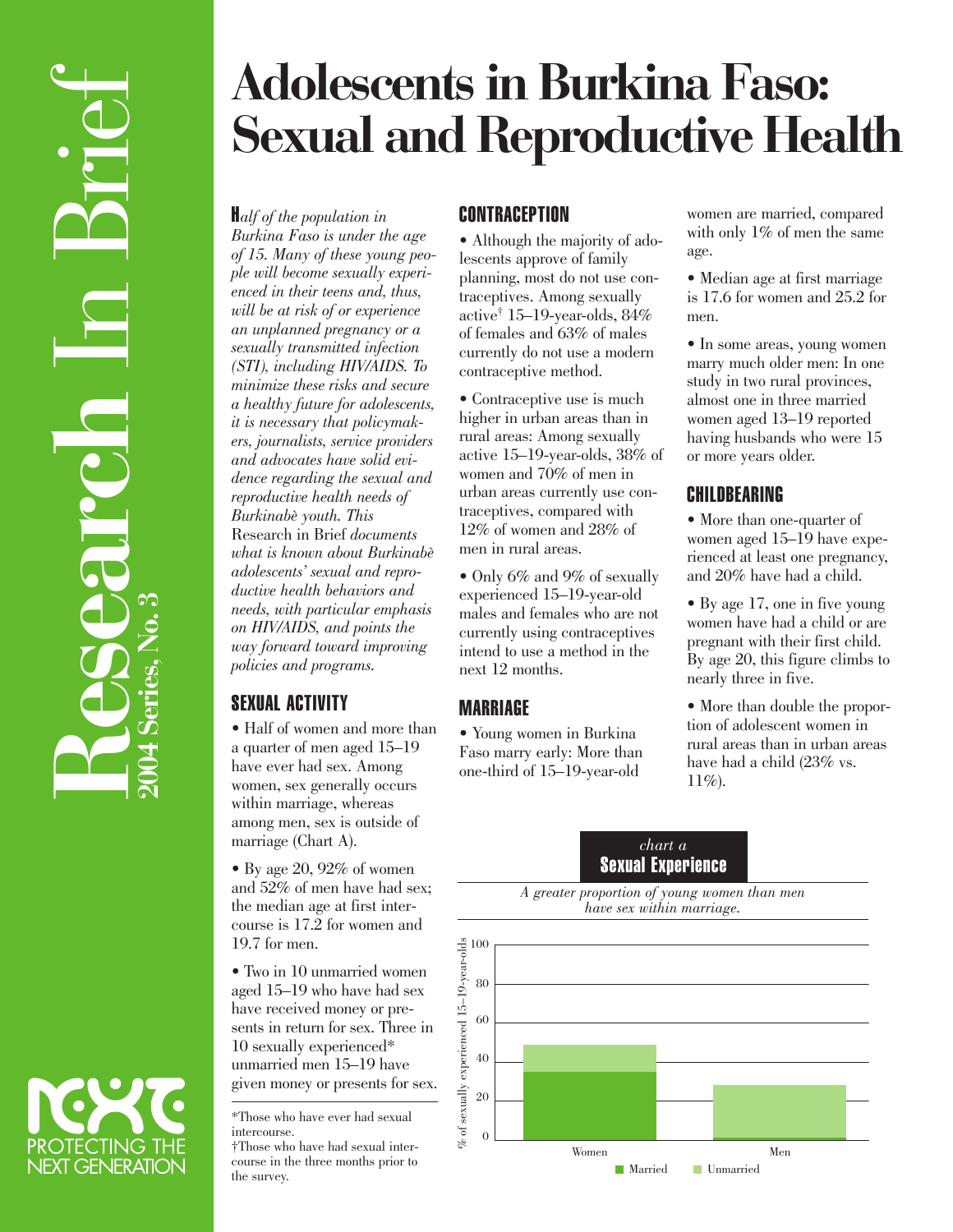# ABORTION

• Abortion occurs among adolescents, but the level is not known. National statistics do not exist because abortion is illegal, as well as socially and culturally taboo.

• A study in the three largest cities found that 28% of women aged 10–25 who have been pregnant had had an abortion, and 42% knew of a friend who had had one.

• A study in Ouagadougou found that 22% of the 15–19-year-olds surveyed had terminated a pregnancy.

• The Ministry of Health declared in 2000 that clandestine abortion is a growing problem.

#### STIs

• Eight percent of 13–24 year-old men and 10% of women the same age had symptoms of an STI in the 12 months prior to a large study in Bobo-Dioulasso.

• Of those in the study with symptoms of an STI, five in 10 men and four in 10 women sought treatment.

• Another study revealed that only 15% of 13–19-year-olds in Ouagadougou and 7% of those in Tenkodogo said that they would visit a modern health facility if they contracted an STI.

\*Some of the difference in estimates is likely due to selective participation of adults being tested for HIV in the 2003 Demographic and Health Survey: Seven percent of adult women and 14% of adult men refused to be tested or were absent from the household and could not be tested. *Source:* Burkina Faso Enquête Démographique et de Sante 2003, Rapport Préliminaire, Ouagadougou, Burkina Faso: Direction Générale de l'Institut National de la Statistique et de la Démographie; and Calverton, MD USA: ORC Macro, 2004.

# **Focus on HIV/AIDS**

Burkina Faso officially recognized the existence of HIV/AIDS within its borders in 1986. By 1999, general awareness of AIDS among 15–19-year-olds was quite high, with 80% of females and 91% of males reporting that they had heard of the disease. However, about a third of both young men and women could not name any specific way to avoid infection, and about four in 10 did not believe themselves to be at risk (Chart B).

#### Who Is at Risk and Why?

Because the majority of adolescents are sexually experienced by the time they turn 20, most young Burkinabè are at risk of infection. Estimated HIV prevalence rates vary. For example, the estimated HIV prevalence among adults in 2001 was 7%, whereas more recent HIV prevalence estimates for 2003 are 4% (based on UNAIDS estimates) and 2% (based on HIV testing in the 2003 Demographic and Health Survey).\* Nonetheless, HIV prevalence figures continue to show that women—particularly young women—are at a greater risk of HIV/AIDS and are infected at younger ages than men.

*Unmarried adolescents.* The gap between first intercourse and first marriage leaves a window of time during which adolescents are at high risk for HIV/AIDS and other STIs, as well as unplanned pregnancies. In Burkina Faso, the window of exposure between first intercourse and first marriage is much longer for men (five years) than for women (one year). This is a crucial

period for adolescents to protect their health.

*Married adolescents.* Most Burkinabè women marry while still in their teens (65% of 18–19-year-olds are married—Chart C). Those who marry early often have older husbands who have had more sexual partners; as a result, some young married women may become infected with HIV or another STI. Approaches to preventing infection, such as abstinence, condom use or monogamy, are difficult to implement and may be unrealistic for young married Burkinabè women who are under pressure to have children.

*Adolescents engaging in multiple sexual partnerships.* Nearly four in 10 sexually experienced young men have had two or more partners, putting themselves and their partners at increased risk of infection.

### Where Do Young People Get Information About HIV/AIDS?

According to the Bobo-Dioulasso study, the mass media are the main source of HIV/AIDS information for adolescents. Among those aged 13–24 who have heard of HIV/AIDS, the reported sources of information for females and males, respectively, are television (72% and 77%), radio (72% and 77%) and print (13% and 25%). It is important to note that these figures are for adolescents in one urban area. Nationwide, only 30% of 15–19-year-old women and 43% of men the same age have access to media sources; access is lower in rural areas than in urban areas.

Communication between adolescents and their parents about reproductive health issues is uncommon. A study of three large cities in Burkina Faso found that nearly 40% of adolescents did not feel comfortable talking to their parents about sex and sexuality, and almost 60% of parents were uncomfortable talking to their children about these issues.

#### *chart b* Risk Perception

100 80  $% of 15-19-year-olds$  $\%$  of 15–19-year-olds 60 40  $20$ 0 Women Men ■ Have heard of AIDS ■ Believe they are at risk of AIDS

*Many adolescents do not believe that they are at risk of AIDS.*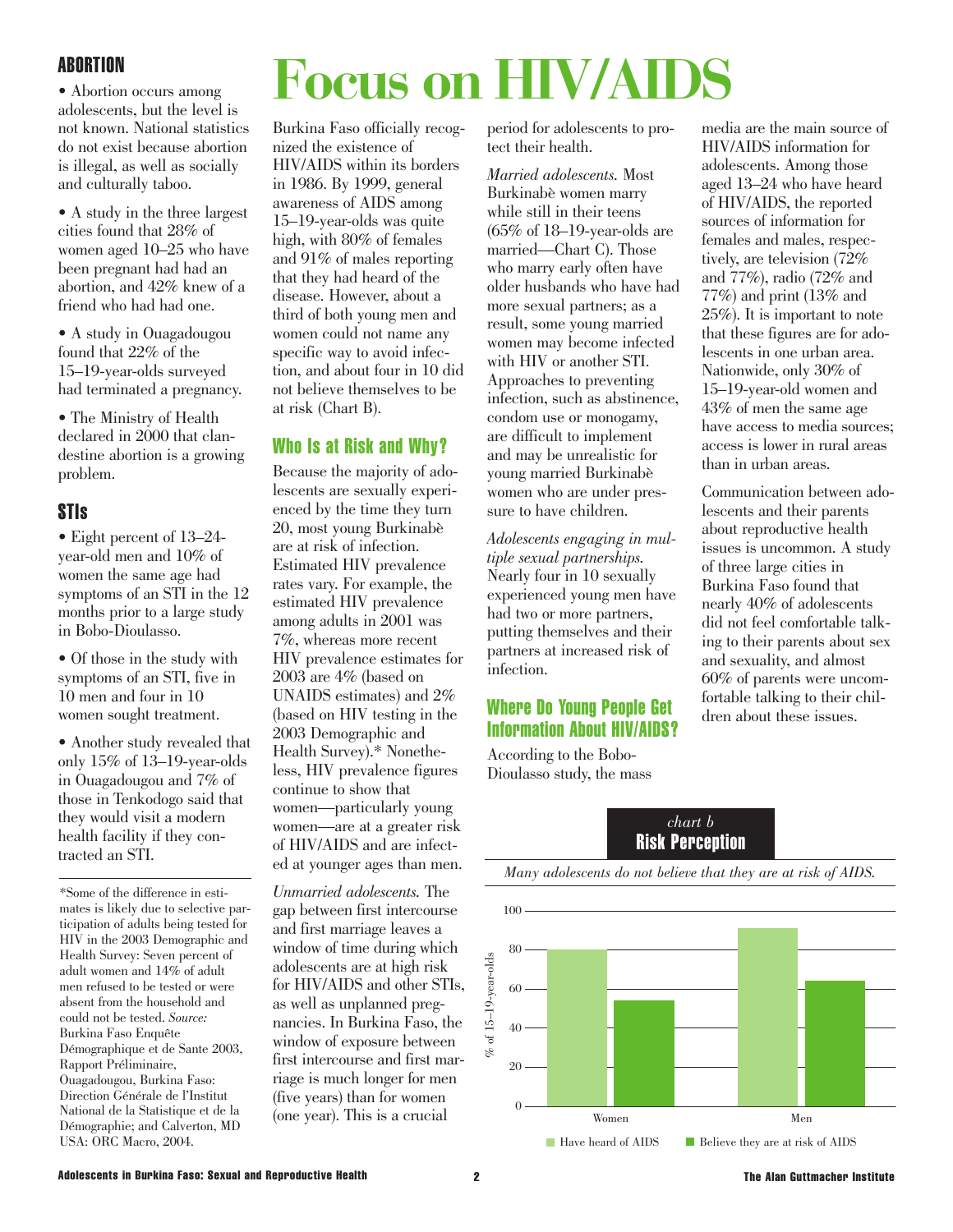#### How Do Adolescents Protect Themselves?

Many teenagers have changed their behavior as a result of HIV/AIDS awareness. Of the three preventative strategies—abstinence, monogamy and condom use—abstinence, or delaying sexual intercourse, was used by the greatest proportions of young men and young women (53% and 30%, respectively) who had changed their behavior to protect themselves from HIV/AIDS.

Among those who have had sex, condom use is low. Thirty-seven percent of men and 14% of women who have had sex in the last three months currently use a condom. Among those who know of HIV/AIDS and have used a condom, half of men and onefifth of women did so to prevent HIV/AIDS, which suggests that preventing unintended pregnancies is also an important concern among sexually active adolescents.

Persuading sexually active youth to use condoms is a challenge. Some young people are embarrassed or fear disapproval when purchasing condoms. In a study of urban and rural youth, nearly half of 13–25-year-old males felt this way, and more than two-thirds of adolescents thought that young women have a harder time than men purchasing condoms.

Knowing one's HIV status and that of one's partner can encourage protective behaviors. However, few (4–5%) Burkinabè adolescents in the Bobo-Dioulasso study had ever been tested for HIV. Only 16 sites in all of Burkina Faso offer voluntary HIV counseling and testing, and most of these sites are located in the few major

urban areas. Many adolescents who know about such services have not gotten tested because of the high cost or because of the prohibitive distance to the testing centers. Lack of counseling and of antiretroviral treatment for those infected with HIV are also important determinants.

# What Policies and Programs Are Available to Young People?

The National Adolescent Reproductive Health Program was launched in 1995 to decrease maternal mortality, augment the accessibility and quality of health care services, reduce sexual violence and the incidence of HIV and STIs, and improve programs for adolescents. In addition, in 2001, the National AIDS Program created the Strategic Framework to Fight HIV/AIDS 2001– 2005. This framework set forth a four-point plan to strengthen prevention measures, expand epidemiological surveillance, improve the quality of benefits to HIVpositive individuals and promote partnership on the multisectoral, national and international levels.

Existing sexual and reproductive health information and services for young people are available from a variety of sources, including media campaigns, peer education and outreach programs, youth development programs and community health facilities. Programs also exist within the school system and in other, informal settings. Health information and services for young people are uneven, however, and tend to be concentrated in urban areas. Although 80% of the population lives in rural areas, these areas are still



*Most Burkinabè women marry while still in their teens.* 



largely underserved.

Programs and services are currently being offered to young people by a range of governmental and nongovernmental organizations:

• The Burkinabè Association for Family Well-Being provides family planning education, counseling and peer education at their youth centers in Ouagadougou, Bobo-Dioulasso, Koupèla and Kougougou.

• The Social Marketing to Promote Condoms program distributes and promotes the utilization of condoms.

• The Family Health Promotion Clinic, in association with the Burkinabè Association of Midwives, provides family planning and HIV/AIDS-related information and services to young people and promotes responsible parenting to clients of all ages.

• The Educational Program in Population trains teachers to provide lessons on sex education and population issues.

• The Foundation for Community Development/ Save the Children works with adolescents in rural areas to form anti-AIDS groups, sell condoms and provide information on condom use.

• The National Catholic Committee to Fight AIDS provides information and education about preventing HIV/AIDS through abstinence and fidelity, and helps those who are living with the disease. In addition, the Young Witnesses of Christ, Brave Hearts—Brave Souls and the Catholic Youth Students promote abstinence until marriage and focus on reaching youth in religious settings.

• Media campaigns (radio and television series and advertisements) such as "It's My Life" from the National Council Against AIDS and STIs and "Marcelline and Jojo" by Family Health and AIDS Prevention focus on HIV/AIDS prevention.

• The "Caravans Against AIDS" campaign travels throughout the country and provides sexual and reproductive health information and condom demonstrations alongside cultural events with artists and musicians. This campaign is usually carried out by the Social